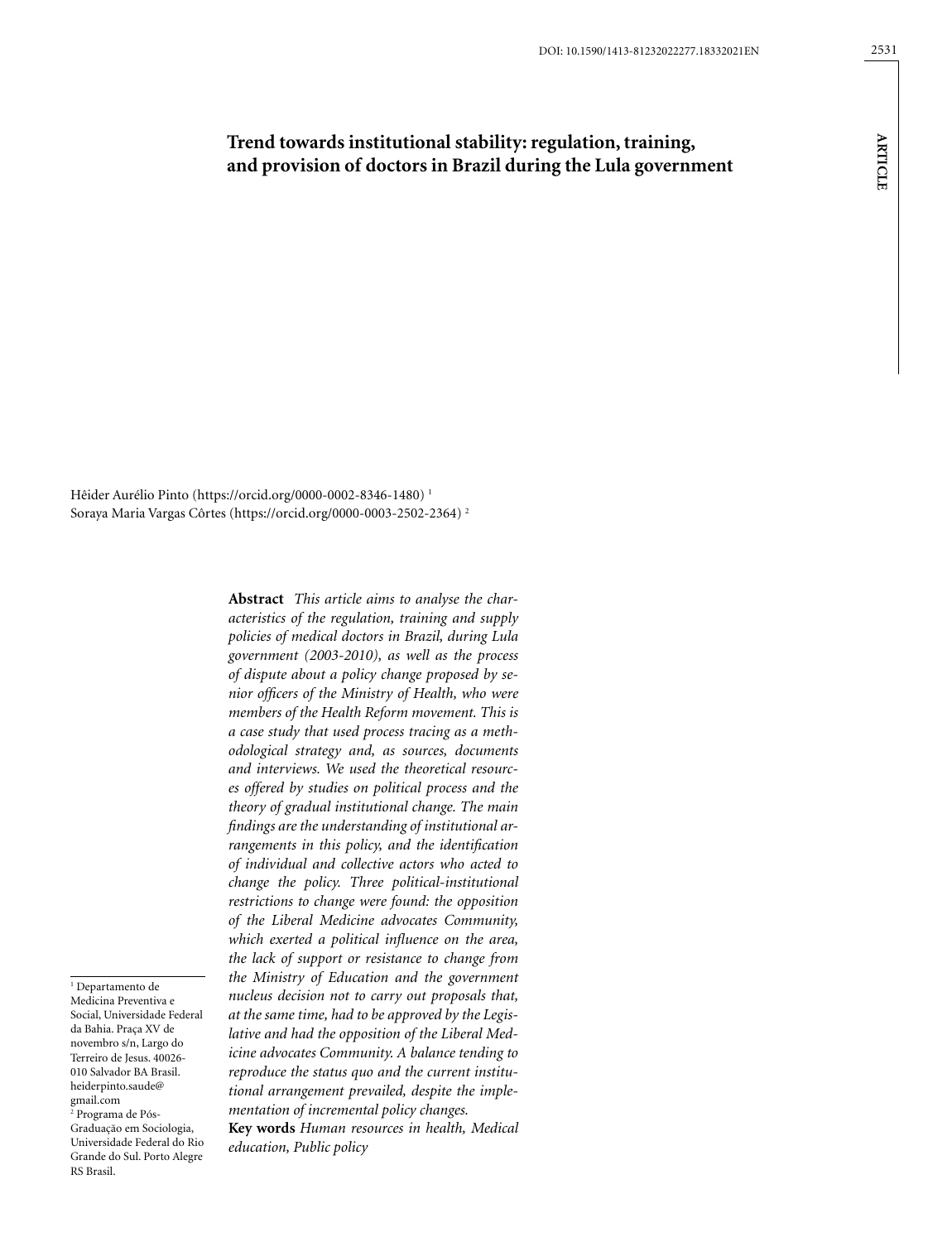### **Introduction**

This paper undertakes an analysis of the regulation, training, and supply of medical doctors during Luis Inácio Lula da Silva's tenure as president (2003-2010), as well as the dispute involving a proposed change defended by the Health Reform Movement Community (HRM-PC) that didn't come to be. A change in the aforementioned policies that took the movement's proposal into consideration – like Mais Médicos (More Physicians) Program (PMM) – was consolidated only in 2013, during the following government. This paper develops the argument that although medical training and supply were clearly insufficient to fulfil the demand of the National Health System (SUS) and of municipalities for physicians, there were collective actors in advantageous political positions mobilized to hinder *status quo* changes.

The matter of insufficiencies in training and supply of medical doctors for health systems is explored both in national and international literature, not to speak of government discussions, since the end of the  $1960s^{1,2}$ . In the first decade of the century – that is to say, during Luis Inácio Lula da Silva's government – such insufficiencies were regarded as an objective matter regarded to the medical profession. The rate of physicians per 1.000 inhabitants in Brazil was a mere 1,7 in 2000. Public perception of an aggravation of such issues was intensified by and increasing economic participation of the health macro-sector, which resulted in an expansion of the job offer for physicians with no correspondent growth in university slots for Medicine students<sup>3,4</sup>. The number of graduated medical doctors during the whole decade was equivalent to only 69% of the newly available job posts. Medicine was also the only health area that saw an increase on its average salary and employability, as well as its candidate for job vacancies rate<sup>3</sup>. Both graduation and medical residency spots were concentrated in larger and wealthier cities, mostly on the Southeast and South regions of the country<sup>3,5</sup>.

Given the scenario, privileged individual and collective actors in the institutional policy structure of medical regulation, training and supply were resistant to change – in special those who represented the interests of medical professionals<sup>5-9</sup>. Others, such as SUS managers and HRM-PC<sup>10</sup> agents, were favourable of changes, interpreting current institutional rules as prejudicial to the Unified Health System's proper functioning. The matter of medical training and supply, they defended, should be a focal point in federal government, being recognized as a present policy issue in the government agenda.

Ministry of Health directors during Lula da Silva's government understood that insufficiencies in training and supply of medical doctors limited access and quality of SUS services<sup>9</sup>. During said period, an alteration in professional regulation rules was proposed in order to increase quantity, better distribution and supply doctors in the areas that needed them the most. Directors also defended a reorientation of medical training around SUS' necessities, given that the current state of things was clearly unsatisfactory<sup>5,9,11,12</sup>.

This paper offers an answer to this apparent paradox: directors in the Ministry of Health had the objective of inserting the issue of medical training and supply in the federal government agenda so as to formulate and implement policies to solve the issue – and none of it actually occurred. Literature has given space to the policies of training, regulation and supply of medical doctors in Brazil, but studies tend to focus on describing and analysing problems on the area<sup>3,4</sup>, the solutions presented to public debate<sup>12</sup> or the set of actions took by the federal government during the period<sup>11</sup>. This article, instead, asks why this issue wasn't included on the government's agenda in order to make broader changes, leading disputes around alteration of maintenance of current policies. Despite all efforts made by individual and collective actors, what prevented changes on current policies? The following sections focus, respectively, on the study methods, its findings and the discussions of such findings on the light of the theoretical apport utilized.

#### **Method**

This case study used process tracing as a methodological research strategy, examining historical trajectories, documents, interview transcripts and other sources to verify whether possible explanations derived of theories are valid or should be modified/refined considering intervenient variables on a case – with the ultimate object of identifying chains and causal mechanisms $13$ . It is considered that "chains and causal mechanisms" are theoretical constructs elaborated by researchers that focus on dimensions of reality that, according to theory, can influence or determine events or phenomena applied to empiricism with the goal of formulating medium spectrum theories that might explain said events or phenomena.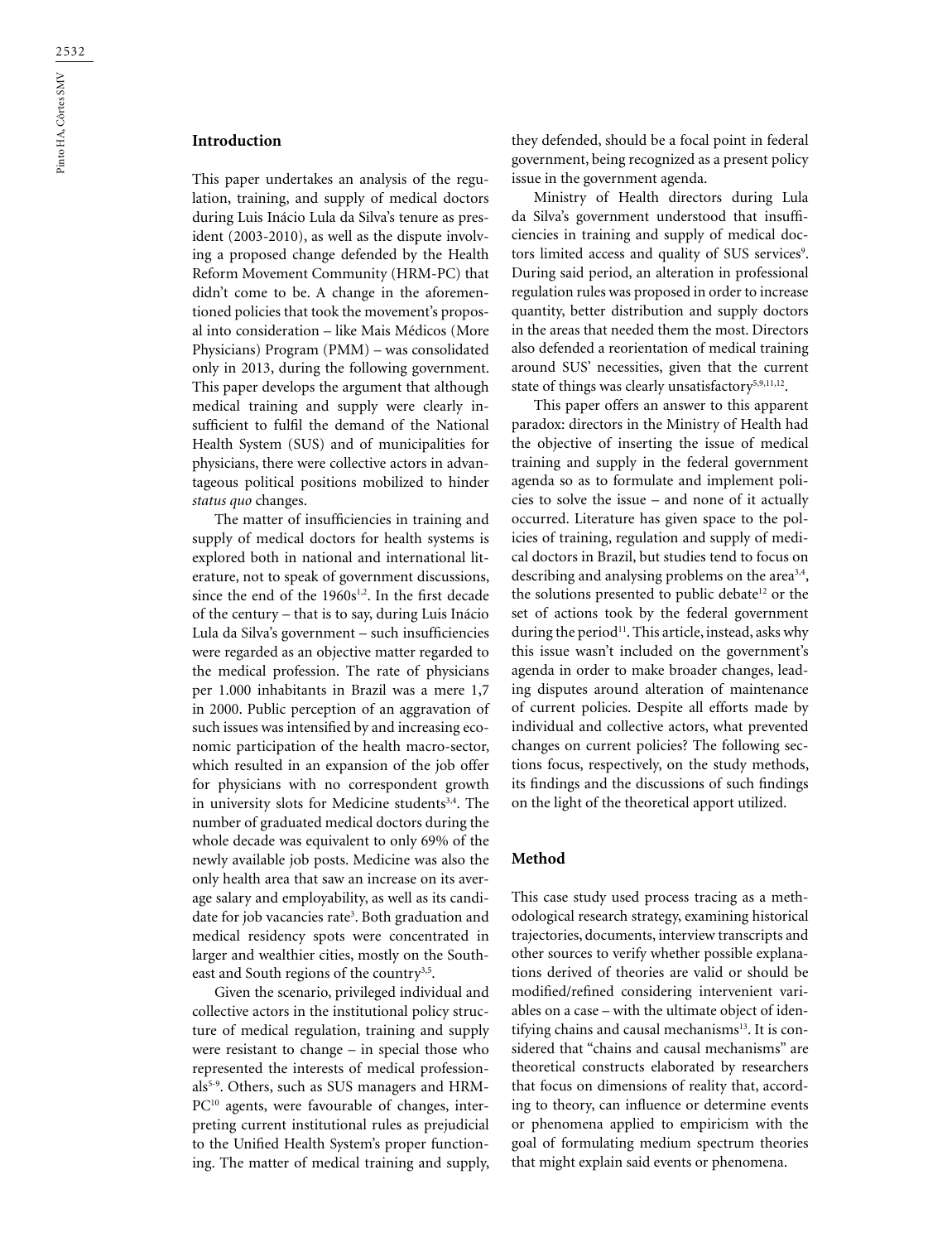2533

There were no significant alterations regarding the policy of regulation, training and supply of medical doctors during Lula da Silva's government, although directors in deciding positions inside the Ministry of Health considered the current policy to be insufficient to SUS' necessities. Searching for an explanation for the aforementioned fact, we direct our approach to three explanative dimensions and to the characterization of the process in analysis. (1) The first dimension is formed by individual and collective actors and their interests and ideas which acted in both subsystems, taking stands in the dispute and discussing the problematics of current policy to determine its permanency or transformation. (2) The second dimension is composed by the current institutional framework in the health and university education subsystems, formed by a set of administrative and legal rules. (2) The third dimension refers to institutionalized patterns, relation "traditions" between government agents and society actor. When analysing the political process which this article is about, all those factors are chained in determined times and spaces of decision, composing the policy trajectory in both subsystems at the time and identifying attempted alterations with successful results or not, as seen in Chart 1.

Documentary analysis comprehends Lula da Silva's tenure (2003-2010). This paper prioritizes the official standardization of policy actions for regulation, training and supply of medical doctors (laws, decrees, ordinances, resolutions and other state documents), civil society organization documents – both from medical and health reform entities –, as well as discourses published by the media, by private PR or by government representatives. Bibliographical analysis supports the study in its questions and research hypothesis as week as in the comprehension of analyzed processes – focusing on a longer period, from the second half of the 20<sup>th</sup> century, when the discussion of human resources in the healthcare sector started to be more discussed in Brazil<sup>1,9</sup>, until 2010. Research about the main actions and programs in the period, about human resources in the healthcare sector and the position of medical councils were also analyzed.

Interviews were made with 19 key informants that had a role in the governmental formulation of the policies for regulation, training and supply of medical doctors, whose characteristics are presented in Chart 2. Twelve of them occupied deciding positions in the period studied in this article (2003-2010). Content Analysis<sup>14</sup> and Critical Analysis of Political Discourses<sup>15</sup> were used to treat interviews, combining both analytic categories (actors, ideals, institutions, questions, problems and solutions) and discursive premises<sup>15</sup> (objectives, values, preoccupations, circumstances, courses of action and consequences). Research for this paper was originally made in order to present a doctorate thesis for the Public Policy Post-Grad Program, which was approved by CEP-UFRB (number 05760818.9.1001.0056).

The undertaken analysis makes use mainly of theoretical resources offered by public policy process studies<sup>16-18</sup> and by the Theory of Gradual Institutional Change (TGIC)<sup>19</sup>. The first set of studies provides analytic instruments so that the social relations between organizations and actions, individual and collective, social and governmental could be emphasized, characterizing their interests, ideas and actions. Individual and

| Analyzed dimension and         | Analyzed elements                                   | <b>Sources</b>                                                                  |  |  |  |
|--------------------------------|-----------------------------------------------------|---------------------------------------------------------------------------------|--|--|--|
| process                        |                                                     |                                                                                 |  |  |  |
| (1) Institutional arrangement  | Legal and administrative<br>regulations             | Legislation, other official documents, literature,<br>interviews with directors |  |  |  |
| (2) Individual and collective  | Positions, goals, ideas,                            | Literature, diverse documents (media articles,                                  |  |  |  |
| actors                         | propositions, actions                               | civil societies or state resolutions)                                           |  |  |  |
| (3) Institutionalized relation | "Traditional" relations                             | Literature, media articles, interviews with                                     |  |  |  |
| patterns between government    | between decision makers                             | directors                                                                       |  |  |  |
| and society                    | and society actors                                  |                                                                                 |  |  |  |
| (4) Process trajectory         | Changes in legislation,<br>regulations and programs | Literature, legislation, official documents and<br>interviews with directors    |  |  |  |

**Chart 1.** Gathering strategy for the study's evidences.

Source: Authors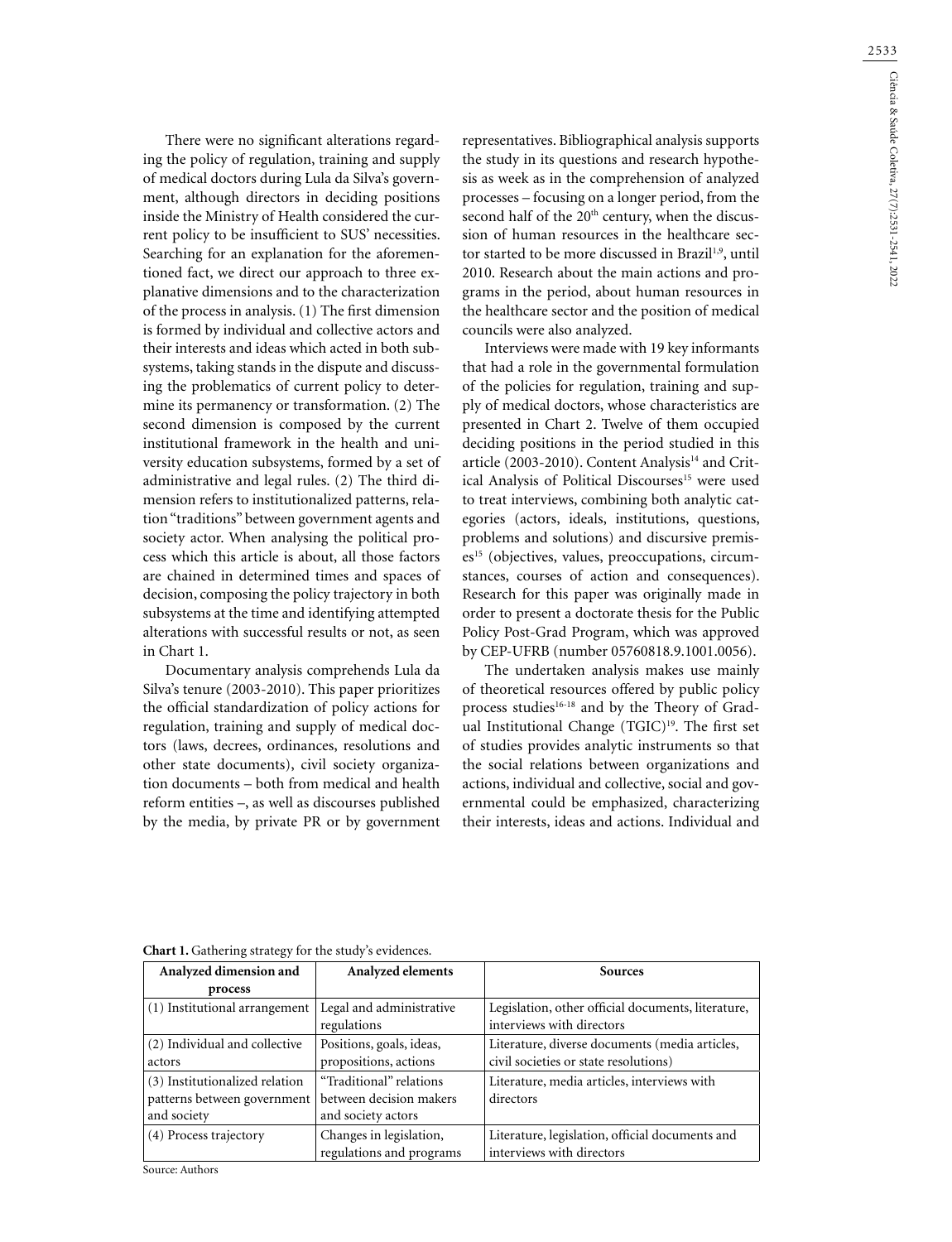#### **Chart 2.** Interview.

| Position                                                               |       | $2003 - 2010$   2011-2013   2013-2018 |  |
|------------------------------------------------------------------------|-------|---------------------------------------|--|
| High-ranking officials, federal government                             |       |                                       |  |
| Middle-ranking officials and bureaucrats, federal government           |       |                                       |  |
| High-ranking representatives of state and municipal health departments |       |                                       |  |
| Members of the Senate and Chamber of Deputies                          |       |                                       |  |
| Panamerican health organization (PAHO)                                 |       |                                       |  |
| Total by period                                                        | $13*$ | $15*$                                 |  |

\* The total number of interviewees was 19, but some of them occupied different positions in more than one period – among which a few occupied different positions in all three periods.

Source: Authors, adapted from Pinto (2021).

collective actors frequently present public policy analysis as rhetorical tools in order to typify problems that may be an object of policies in case they make it to the government agenda<sup>16-18</sup>. That's why the characterization of public policies is both a normative judgement and the establishment of the objective existence of a matter or fact. In that sense, contemporary studies of governmental policy process compose an analytic scheme that allows us to highlight the role of state and society actors, individual and collective, with their ideas for the formation of a government agenda in a context in which rules, conceived as institutions, beacon possibilities for delineating public policy problems and their respective solutions.

TGIC19 defines institutions overall as distributive charged with power implications – and, rightly so, surrounded by tension. Institutional rules have unequal effects to resource allocation, causing actors in dominant positions in the social or institutional environment to be able to project institutions matching their preferences, maintaining or even increasing their privileges and achieving their goals. However, in order to guarantee an institutional arrangement's stability, it is essential to continuously mobilize political support, making those responsible for applying rules to comply and actively solve, to their favor, any institutional ambiguity. That is why compliance – understood as effectively abiding and subordinating to rules – is a crucial variable in analyzing stability and institutional chance. In TGIC, change becomes possible when current balance is broken, a process that can be triggered by different devices and can also take place due to internal and/or external factors to the institutional arrangement, depending on the analyzed process characteristics. Concerning actor, political context and institutional arrangement traits

influence which change strategies have more or less chances of success. In contexts with a strong veto power and low discretion, the best strategy would be a "change in layers" – when conflict is avoided with well positioned actors in the current institutional arrangement, instead creating new rules without altering the previous set significantly. If the power to veto intended changes is weaker, "dislocation" as a strategy (when mobilization happens for new rules, against current rule) has more chance of success.

This study examines two public policy subsystems: health and university education. Both subsystems are considered stratified power structures which distribute unequal political resources and materials, although they are also a fighting arena between individuals and groups defending different solutions for public policy issues $20$ . At the same time, mesosocial level sectorial unities producing public policies present certain autonomy when compared to the political macrosystem, with its own dynamics, rules and institutional arrangements<sup>21</sup>. TGIC allows to analyze rules and institutional arrangements of both subsystems to verify if and in how actors in privileged positions used such rules to hinder the policies for training and supply of medical doctors in Brazil during Lula da Silva's administration, despite the pressure for their approval.

Policy process studies help on the understanding of individual and collective actors with their interests, beliefs and their actions on public policy subsystems. Policy entrepreneurs are key individual actors that create or seize opportunities and means to put their problems and defended solutions under the spotlight. They also search for a favorable policy process so their problem of choice can enter the institutional agenda and find its solution<sup>22</sup>. They lead and produce coor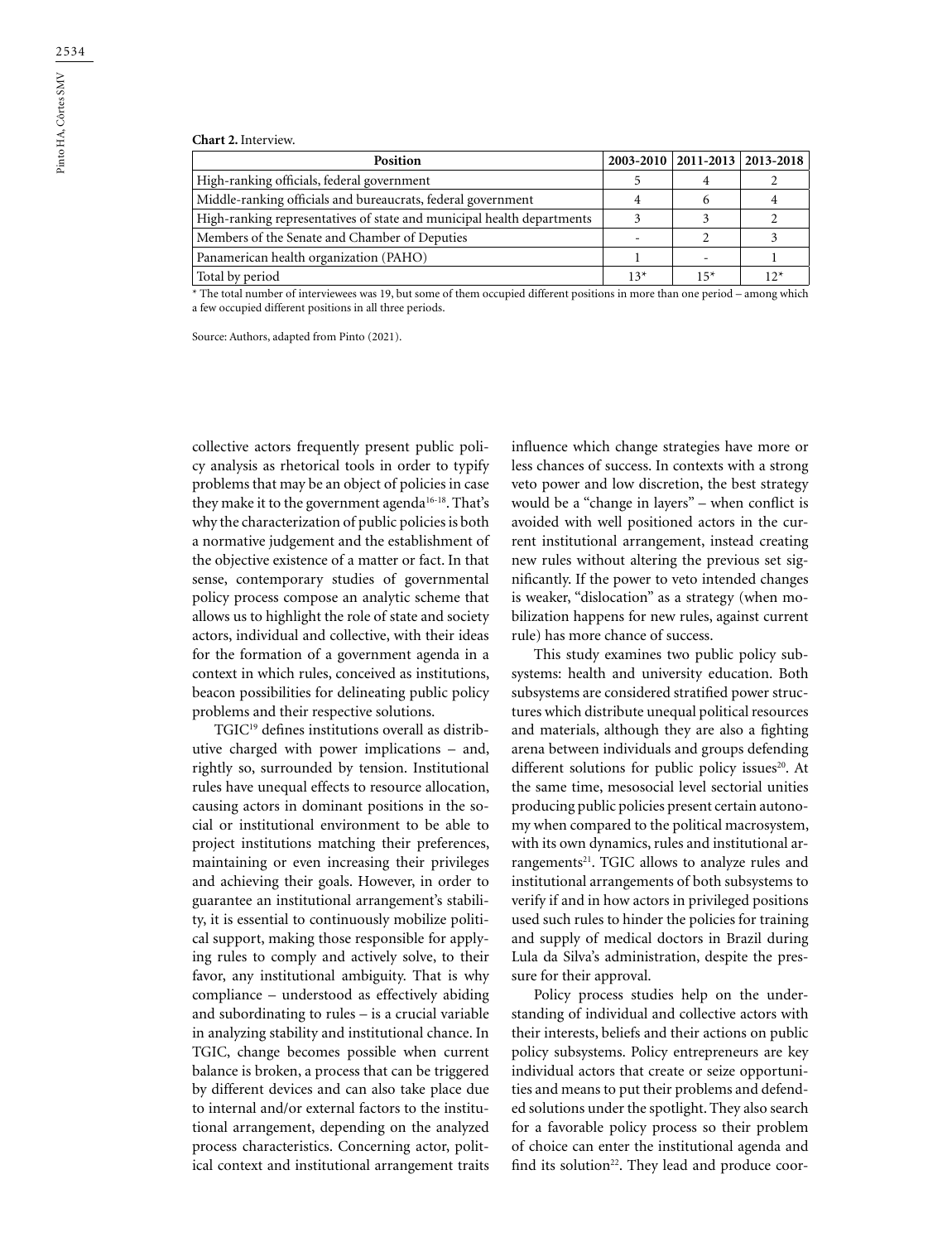dination in policy communities – understood as somewhat cohesive groups with different institutional positions (State, market, civil society organizations) and relations among themselves – that share goals and ideas on what should the results be for sectorial policies, acting coordinately to interfere in decision making and making their stands preponderant in government<sup>23</sup>. In this paper, the goals, ideas and actions of those policy entrepreneurs and policy communities that promoted change have been mainly analyzed.

#### **Results**

Literature, documents and interviews analyzed led to the identification of policy entrepreneurs leading three policy communities which pursued influence on the are of regulation, training and supply of medical doctors with the goal of sustaining or altering current policies. One of them was HRM-PC<sup>10</sup>, formed by health scholars, leaders and professionals, mainly inside SUS, as well as union leaders and other civil society organization professionals on the healthcare sector. HRM-PC defended health reform, SUS and the decision of policies for training, regulation and supply of medical doctors under the healthcare subsystems, considering the needs of SUS. During Lula da Silva's administration, iconic figures of this policy community had privileged space in the Ministry of Health, such as Sérgio Arouca, Gastão Wagner, Maria Jaeger, Saraiva Felipe, Francisco Campos and others. They led an expressive group of higher-up Ministry of Health members that demonstrated a large sense of belonging, defending community values.

Other two policy communities had its actions identified regarding the coordinated action of its members and the fact they shared values and visions about desirable results of the policies studied in this paper as well as the national health policy: Community in defense of Market Regulation of Healthcare and Higher Education (MR-PC) and Liberal Medicine advocates Community (LM-PC)<sup>9</sup>. The first was composed of medical-industrial-financial complex organization representatives and of private university institutions (IES), as well as its supporters, such as lawmakers, public servants and directors attached to Legislative and Executive. It defended that the market should regulate the distributions, the remuneration, the specialty scope, offer and content of the healthcare professional training. LM-PC was led by medical entity directors. Members

of this community represented the medical category in consultive and decision-making ministerial forums, mainly about education and health. The community also had lawmakers, health service and university leaders as members. LM-PC defended the *status quo* – at the time, professional self-regulation for physicians, with medicine highly regarded as a liberal profession. It advocated also for the profession's monopoly over larger symbolic and economic value practices, medical freedom to choose their area of action as well as the imposition by medical entities of extra market conditions aiming to control the workforce and medical services' prices<sup>9</sup>.

The institutional arrangement responsible for decisions about regulation, training and supply of medical doctors involved the National Congress (CN), the Ministry of Education (MEC), the Federal Medical Council (CFM) and the Ministry of Health (MS). Professional activities in Brazil have a strong state presence, in a work relations model of corporate origins<sup>24</sup>. Professionals, medical doctors among them, have their activities regulated by federal laws approved by the Congress. MEC is responsible by decisions related to undergraduate and graduate degrees, as well as medical residency, defining, among other things, the competences professionals should have at the end of their courses. Another indicative of state presence is the necessity that each regulated profession should have its professional council, created by law – CFM's case –, which should be directed by elected fellow professionals. Such councils are responsible by infralegal regulations and professional activity control. An important part of the definition both of specialists' competences and titles is not MEC regulated, instead being controlled by medical specialty societies recognized by CFM. MS weighs in legislation changes about health professions discussed by the Congress and partakes in MEC discussion forums about medical training. Its influence on policies in analysis is relatively small if compared to that observed in other countries with wide public healthcare systems such as the United Kingdom, Canada and Spain<sup>5-8,11,25</sup>.

During the Lula da Silva's administration, most important MS members belonged to HRM-PC. Their intention was to implement policies according to their principles and to the propositions they defended. One of the areas that should be submitted to changes was the one referring to the policy for regulation, training and supply of medical doctors. Proposed changes intended mainly to increase MS' power, stablishing that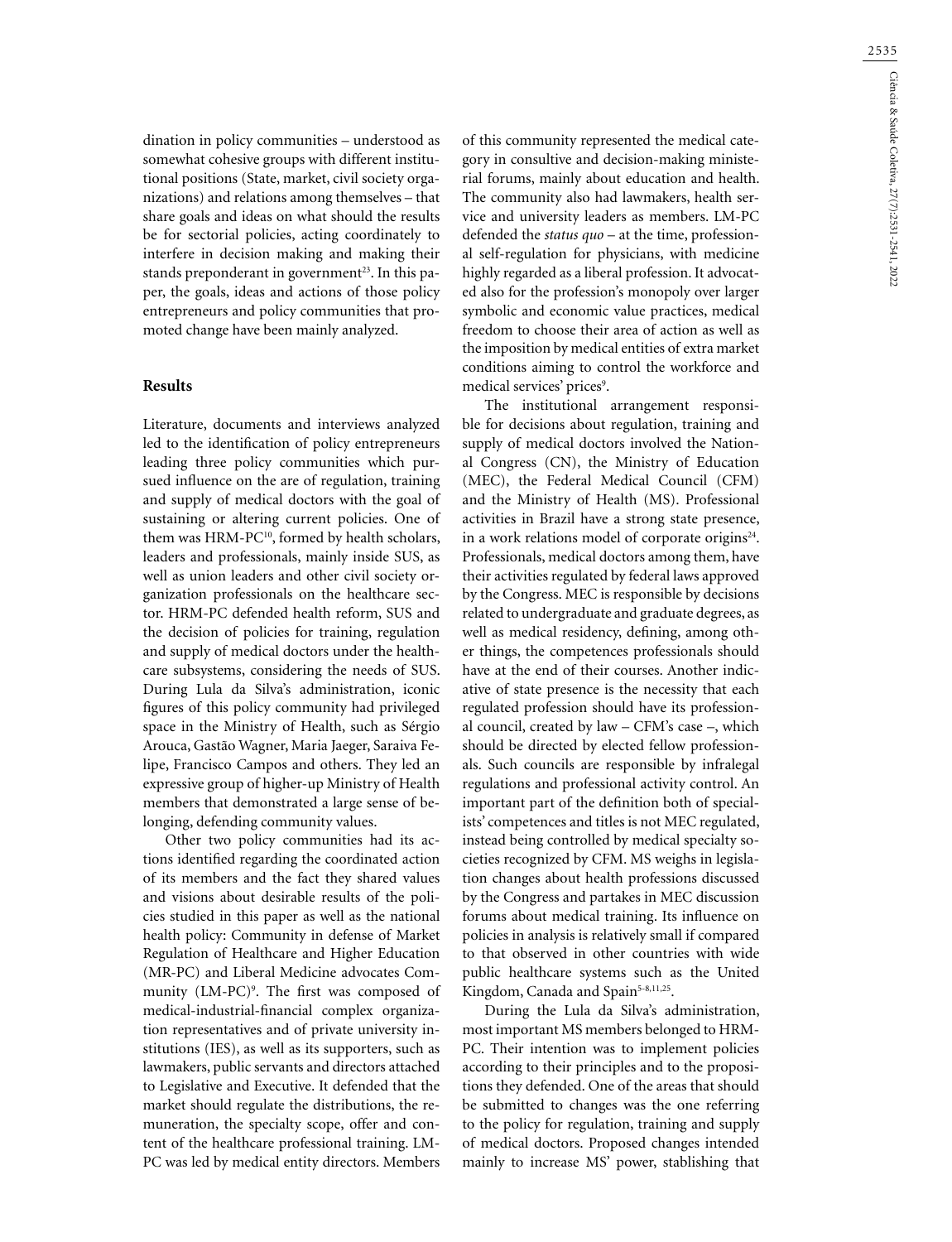SUS necessities should be the main decision criteria concerning adopted policies. The action production and coordination center defending such propositions was in the Healthcare Work and Education Management Secretariat (SGTES), from MS, created in 2003 (decree nº4.726). SGTES was ran, since its beginning until 2005, by Maria Luísa Jaeger, which was responsible for its structuration, along with the group which occupied the secretariat's superior positions at the time. SGTES and its directors were HRM-PC members and could be considered entrepreneurs with their proposed changes to the area's policies. With the rise of a new Health Minister in July 2005 – with Humberto Costa, from the Workers' Party (PT), being substituted by Saraiva Felipe, from the Brazilian Democratic Movement (MDB), Francisco Campos took charge of SGTES, changing part of its directors. The new secretary and his team were also members of HRM-PC but were less identified with social movements and workers' union, unlike their predecessors (interviews 3, 9, 12, 13, 17).

Three institutional fronts were seen by the proposed changes entrepreneurs as fundamental in order to alter the policies for regulation, training and supply of medical doctors: the National Congress, the government core (markedly the president), his entourage and Civil House, as well as MEC (interviews 3, 9, 13). Alteration possibilities concerning the legal framework weren't promising. At the National Congress, many of the lawmakers were medical doctors and identified with the ideas defended by LM-PC. During the 2003-2007 legislature, of the 626 members and alternate members of the House of Representatives to sit on its chairs, 71 were medical doctors – a percentage of 11,3%. On the Senate, medical doctors were 8 among 199 – 6,7% of the total<sup>26</sup>. Even though some of these doctors were members of HRM-PC (the cases of Jandira Feghali, Dr. Rosinha and Saraiva Felipe), most of them were sensible to LM-PC's demands. Its members, should they be lawmakers of medical entity representatives, had veto power in proposed changes of the current policy for regulation, training and supply of medical doctors being discussed by the National Congress. Besides, there was already a conservative precedent in Congress decisions about changes in regulated professions (interviews 3, 9, 12, 13, 15, 18).

Given its hardships in the National Congress, change entrepreneurs, mainly SGTES directors, directed their efforts towards reducing MEC's interferences in the area, increasing the Ministry of Health's influence on medical training with consideration of SUS necessities. MEC, besides from deciding about training, used to regulate medical residency by the National Commission of Medical Residency (CNRM), whose members were mostly medical entity representatives (decree nº 91.346/1985). Amongst the nine CNRM members, four represented the federal government and five represented medical entities – CFM, Brazilian Medical Association, National Medical Federation, National Association of Resident Doctors and Brazilian Association of Medical Education. Besides, MEC constituted specialist commissions, both consultive and *ad hoc*, which examined and discussed matters related to professional training. Regarding medical training, MEC consulted said commissions and departments in the Ministry of Health, such as the old University Hospitals Department. Obstacles to change weren't only the actions of LM-PC members along with CNRM, National Education Counsel and MEC directors – there was an institutionalized, historical relation between MEC and medical doctors as a category, besides of respect of the medical knowledge's symbolic power about its own practices, something that also made changes harder (interviews 3, 5, 9, 12). There was a prevalent vision that, since Medicine involved professional training, medical entities should, with IES as partners, guide said training<sup>9</sup>.

Sgtes directors aimed their actions mainly to alter the roles of MEC and MS in the training of healthcare professionals. The minister of education, Cristovam Buarque and the whole government core in 2003 were inclined to transfer the power of decision over medical training from MEC to MS. CNRM and specific MEC departments would be transferred to MS. A change in ministries in 2004, with Tarso Genro taking over MEC, stopped the process. According to a former SGTES director: *there was a regulation that was going to be signed […] transferring it all to us. […] It came with everything, CNRM, all of the directions (MEC health training areas). He said yes. […] But then Lula fired him* (Interview 13).

Warned of the possibility of such a transference for the MS, where it would lose its privileged deciding position, LM-PC reacted. Its strong reactions, allied to a new MEC direction that repeated the hegemonic comprehension in the education subsystem that regulations should be controlled by MEC, not by SUS or the MS, made MS representatives back from their intent to exert more power over the area<sup>9</sup>. On the side, LM-PC continued, so forth, to veto "statist visions"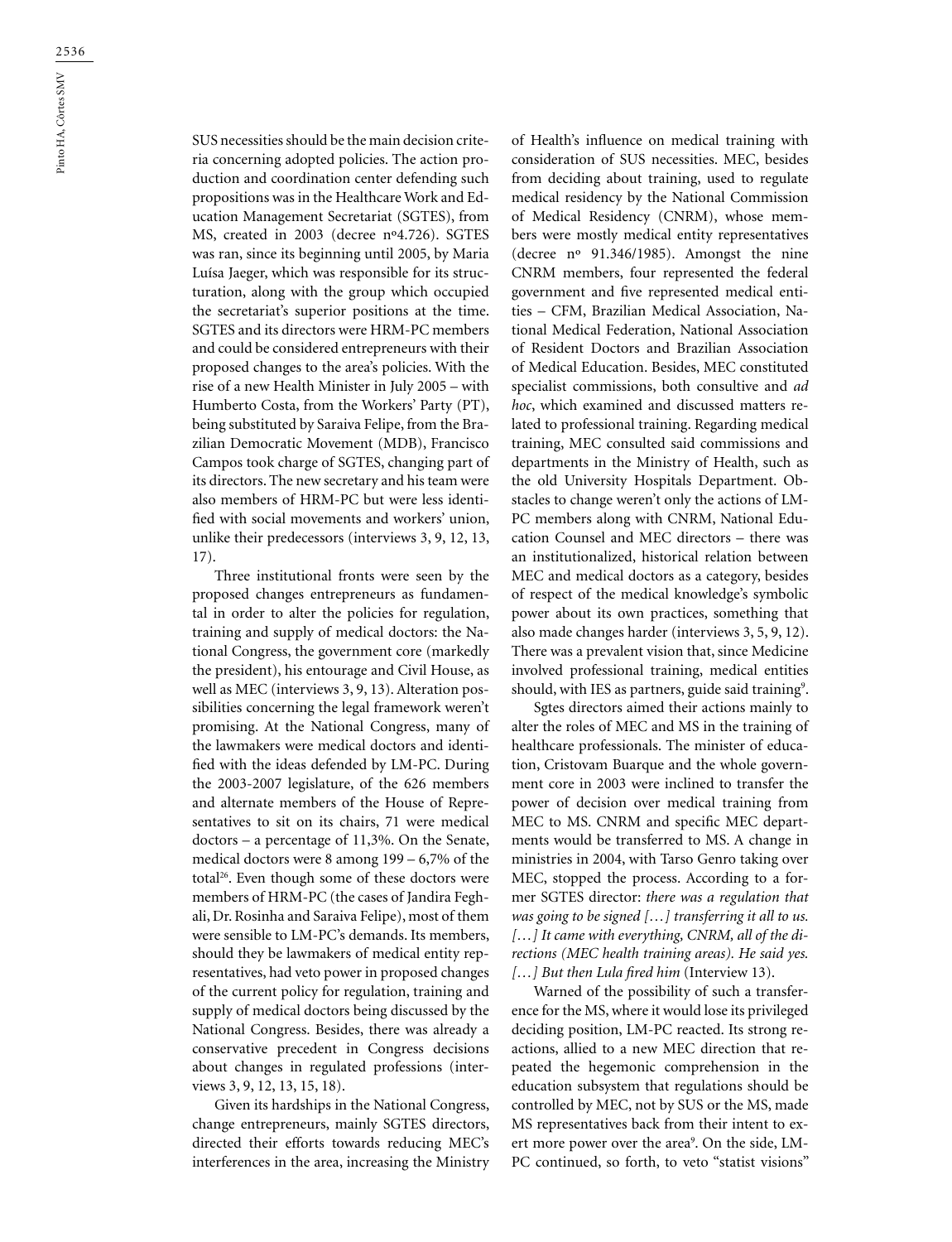that aimed to change professional self-regulation or their privileged positions in the current institutional structure. This excerpt of an interview with a MS director echoes the situation:

*Medical corporations were very strong, they controlled the training device, they had such a big weight in the National Counsel of Education, they commanded training as far as medical residency was concerned. And they were against it (proposed changes). At the same time, (MEC) ministers […] understood that our search for allying medical training to the necessities of SUS was an interference to MEC's autonomy […] we couldn't go on due to corporate forces and MEC's positions* (Interview 9).

Between 2003 and 2010, policy change entrepreneurs in the direction of the MS presented several propositions to change the ways the regulation, training and supply of medical doctors was organized in the country<sup>9</sup>. Besides of the frustrated attempt of transferring to the MS the attribution of guiding health training, we highlight four proposed changes, considering the government's core and, in most cases, the National Congress' involvement in the decision making that led to their implementation or failure: (1) Mandatory Civil Service, (2) International agreements on medical degrees, (3) Revalida and (4) Alterations to the Financing Fund for University Students Law (FIES). The proposition of a mandatory civil service consisted of making mandatory to newly graduated doctors a certain time of offering their paid services to the Unified Health System in underserved regions. Its implementation depended on a federal law being approved. Celebration of international deals had as a goal the mutual recognition of medical diplomas between countries – it also depended on Senate approval. The changes in Fies predicted moratorium and debt relief of FIES loans to medical doctors who chose to act in Family Health Strategy in underserved areas or that made their residency in priority specialties according to MS. Alteration also depended on Congress approval. The creation of Revalida, usual name of the National Exam of Revalidation for Medical Diplomas Given by Foreign University Institutions, was uniquely a MEC decision<sup>9</sup>.

The proposition of Mandatory Civil Service and of celebration of international mutual recognition of medical diplomas were discussed with the government's core during the years of 2003 and 2004. As was the case of the health training attributions being transferred from MEC to MS, both were denied. The three negatives had in

common a strong opposition from LM-PC and the lack of support or simple refusal from MEC. Mandatory Civil Service and international agreements depended on additional Congress approval, making their defense more expensive to the government – more so with the clear opposition of LM-PC. The government's core wasn't willing to make such a confrontation, since – so it was thought – that taking matters to the Legislative would wear the government down instead of earning it a win (interviews 12, 13, 17). On the following interview excerpt, a MS director during Lula da Silva's government reveals the presence of a restrictive effect imposed by LM-PC over government decisions, as well as the preference for policy alteration proposition that wouldn't create such opposition:

*We evaluated all the things made by the MS that involved training and supply, […] which initiatives we though would be more negotiable with medical entities. […] We evaluated possibilities that didn't have such a drastic confrontation* (Interview 17).

This scenario led MS, from 2005 on, to settle for such limitations on the political and institutional context, going through with propositions that would have MEC and LM-PC support. Or, as a first-tier director would argue when interview, making use of a metaphor: *It's like that story in which you trace a circle with chalk and the turkey feels stuck. […] You don't step out of the circle. […] All of our actions are still inside of the circle* (Interview 3).

Entrepreneurs tied to HRM-PC that ran MS argued that there was an acute unsuitability in the training of medical doctors and an insufficient offer of professionals given SUS necessities. The issue would limit, on the mid-term, the success of some government goals, such as better medical attention and healthcare service expansion. During this period, the government worked around the problem with measures such as the offer of diverse courses to SUS professionals (paid by SGTES) and an increase in federal resource allocation, as was the case with the Basic Healthcare Package, which increased municipalities' capacity of hiring medical doctors in the workforce (interviews 1, 9, 17).

Even though LM-PC was able to veto changes to the institutional arrangement that gave it privileges, both HRM-PC, mainly with its members inside MS direction, and MR-PC could hinder propositions defended by LM-PC. In 2009, government paralyzed on the Congress the Medical Act law project, which increased the number of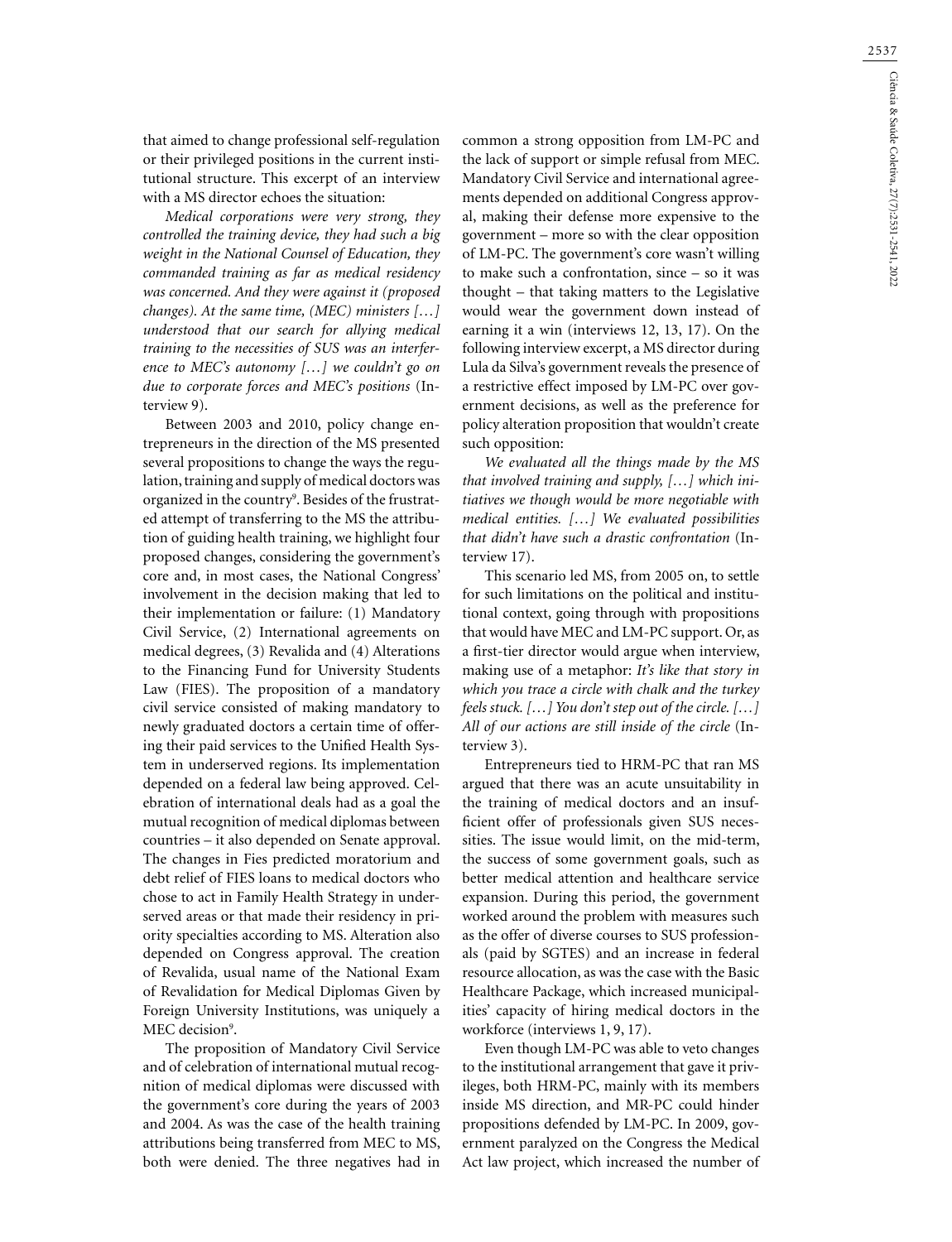activities exclusive to medical doctors – considered a harm to SUS by the standards of HRM-PC. Another example was the opposition by MR-PC that avoided a moratorium on new Medicine courses desired by medical entities. Such a measure would not only limit the expansion of the private university market: it would restrict physician offer – an obvious interest to the private health sector as it upheld medical labor costs<sup>9</sup>.

By the end of Lula da Silva's second tenure as president, in 2010, the government core got the approval of Revalida – the only proposal in analysis that counted with strong opposition of LM-PC. President Lula was sensible to the matter of recognizing diplomas from medical doctors trained outside of the country since his first year in charge. However, he couldn't make bilateral agreements go through. By the last year of his tenure, he demanded a solution from MEC and MS, which was proposed and approved working around a vote by the Congress: by recognizing only the diplomas of medical doctors that passed by a thorough examination, they spoke to the "meritocracy" argument defended by LM-PC. In the end, the alteration was only incremental: universities still got to validate diplomas and could opt out of the national exam if it was their wish (interviews 3, 9, 12, 13).

#### **Discussion**

Neo-institutionalist approaches to the policy process help us understand how political and institutional instructions offer opportunities or restriction to the action of individual and collective actors which, even already at the top of the social hierarchy, take action and contribute with results that differ from their goals and ideas<sup>23</sup>. Among them, we highlight TGIC<sup>19</sup>, which made possible the analysis of structures and the actions and strategies of well positioned actors that were able to hinge changes to the policies for regulation, training and supply of medical doctors in the analyzed period other than incremental alterations. Three politic and institutional restrictions were identified as the most important for a relative stability of policies: 1) strong opposition by of the three most influential communities in the process; 2) MEC's lack of support or mere refusal of proposed changes and 3) the government core decision of not going through with propositions that would have to be approved by the National Congress and at the same time had opposition from any of the communities. Transferring the

discussion to the Congress, thought the government, could wear out its structure more than it would bring success with the measures' approval.

The first strategy tested by change entrepreneurs – directors of the MS that were also members of HRM-PC – was "dislocating"19. They tried to change the institutional arrangement in order to increase the MS importance in the policy decision process. Their failure and the subsequent maintenance of the *status quo* (with the strong resistance of LM-PC and the "conformity" of MEC directors to rules and traditions that gave medical entities and universities discretionary power over policies) gave impulse to a change of strategy by the Ministry of Health, composed mainly by HRM-PC members.

Noticeably after 2005, considering limitations of the political and institutional context, MS directors opted by developing a "layered change" strategy<sup>19</sup>, in which they would only go through with proposals that had MEC support, had its boundaries respected by LM-PC and didn't profoundly change the *status quo*. At the same time, opposition from MS or MR-PC prevented measures defended by LM-PC from being accepted by the government core, as was the case with the Medical Act law project and the moratorium in new Medicine schools. Chart 3 presents the main changes proposed in the policies of regulation, training and supply of medical doctors that entered the policy process between 2003 and 2010 and the positions of MEC directors and of the three policy communities, indicating whether legal changes were necessary, if they were implemented and when they were in fact implemented or were excluded of the government debate agenda.

The only solution that wasn't opposed by none of the policy communities or MEC directors was the change in FIES Law, which got to the Congress with the support of the government. The only solution in fact implemented, despite of LM-PC's resistance, was Revalida – however, its implementation depended uniquely on MEC. Besides, President Lula defended it, which was decisive for MEC's approval despite LM-PC's negative to the measure. The power of the president's agenda is recognized as an important factor of change in sectorial subsystems, specially in Brazil<sup>27</sup>. Apart from Revalida, all prosper measures were "tolerated" by all three communities and MEC's direction.

That is to say that, from 2003 to 2010, the analyzed institutional arrangement didn't go through changes, neither did the medical work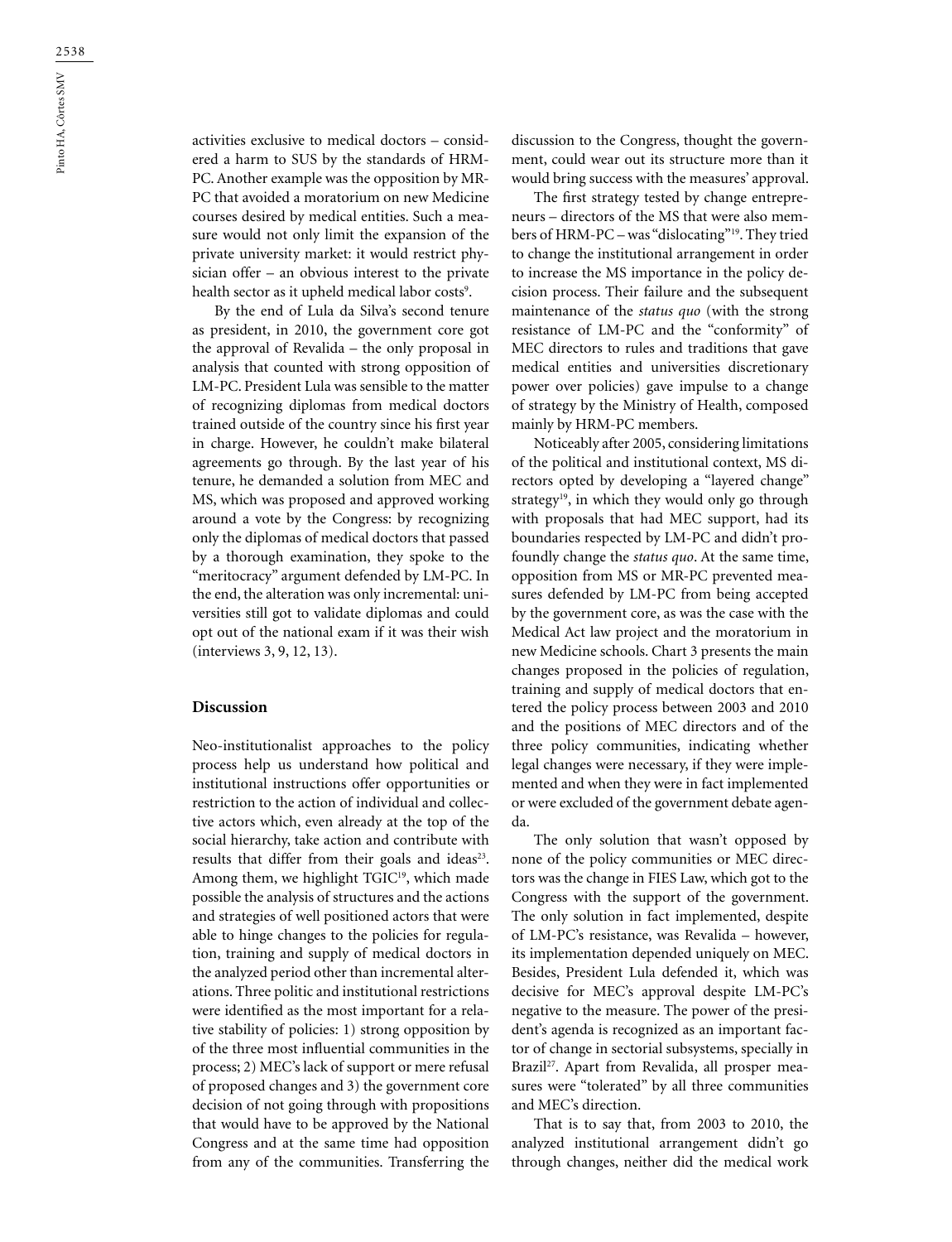|                                                                                             | <b>Positions</b> |          |          | Neces-     |                                  | Year of imple-   |                                               |
|---------------------------------------------------------------------------------------------|------------------|----------|----------|------------|----------------------------------|------------------|-----------------------------------------------|
| <b>Proposed changes</b>                                                                     | <b>HRM-PC</b>    | $LM-PC$  | $MR-PC$  | <b>MEC</b> | sity for<br>Congress<br>approval | Imple-<br>mented | mentation/<br>decision of not<br>implementing |
| Mandatory civil service                                                                     | In favor         | Against  | Neutral  | Neutral    | Yes                              | No               | 2004                                          |
| International agreement for<br>mutual recognition of medical<br>diplomas                    | In favor         | Against  | Neutral  | Neutral    | Yes                              | No               | 2004                                          |
| SUS with the attribution of<br>controlling the training of human<br>resources in healthcare | In favor         | Against  | Neutral  | Against    | No                               | No               | 2004                                          |
| Moratorium in the foundation of<br>new medical schools                                      | Neutral          | In favor | Against  | Against    | No                               | N <sub>0</sub>   | 2005                                          |
| Medical act law                                                                             | Against          | In favor | Neutral  | Neutral    | Yes                              | No               | 2009                                          |
| Fies                                                                                        | In favor         | Neutral  | In favor | In favor   | Yes                              | Yes              | 2010                                          |
| Revalida                                                                                    | In favor         | Against  | Neutral  | In favor   | No                               | Yes              | 2010                                          |

**Chart 3.** Main proposed (legal or administrative) policy changes: policy communities' and Ministry of Education positions – 2003/2010.

Source: Authors.

regulations or the professional supply policy – the FIES law acts only as a stimulation for physicians to work in underserved areas and Revalida, although it could increase the number of professionals in the workforce (which didn't occur<sup>9</sup>), wasn't articulated with supply instruments to underserved areas identified by MS. Incremental measures of smaller impact were implemented in an attempt to change the traits of medical training, but they didn't change the institutional balance of the area nor did they use existing policy instruments to regulate the federal university system.

Even so, a legacy of ideas and institutions was constructed, and it was decisive to the formulation, articulation and implementation of Programa Mais Médicos three years later. Although in a different context, the program indeed changed the policy for regulation, training and supply of medical doctors, even in face of the strong opposition upheld by the liberal MR-PC. It is impossible to explain how PMM was possible without analyzing during the worsening of the already existing insufficiency of medical professionals, a lack of policies that fought this problem, the paths of this policy with its advances and vetoes and what was learnt from all of these experiences, as well as the resources they offered to the decision, formulation and implementation of PMM<sup>9</sup>.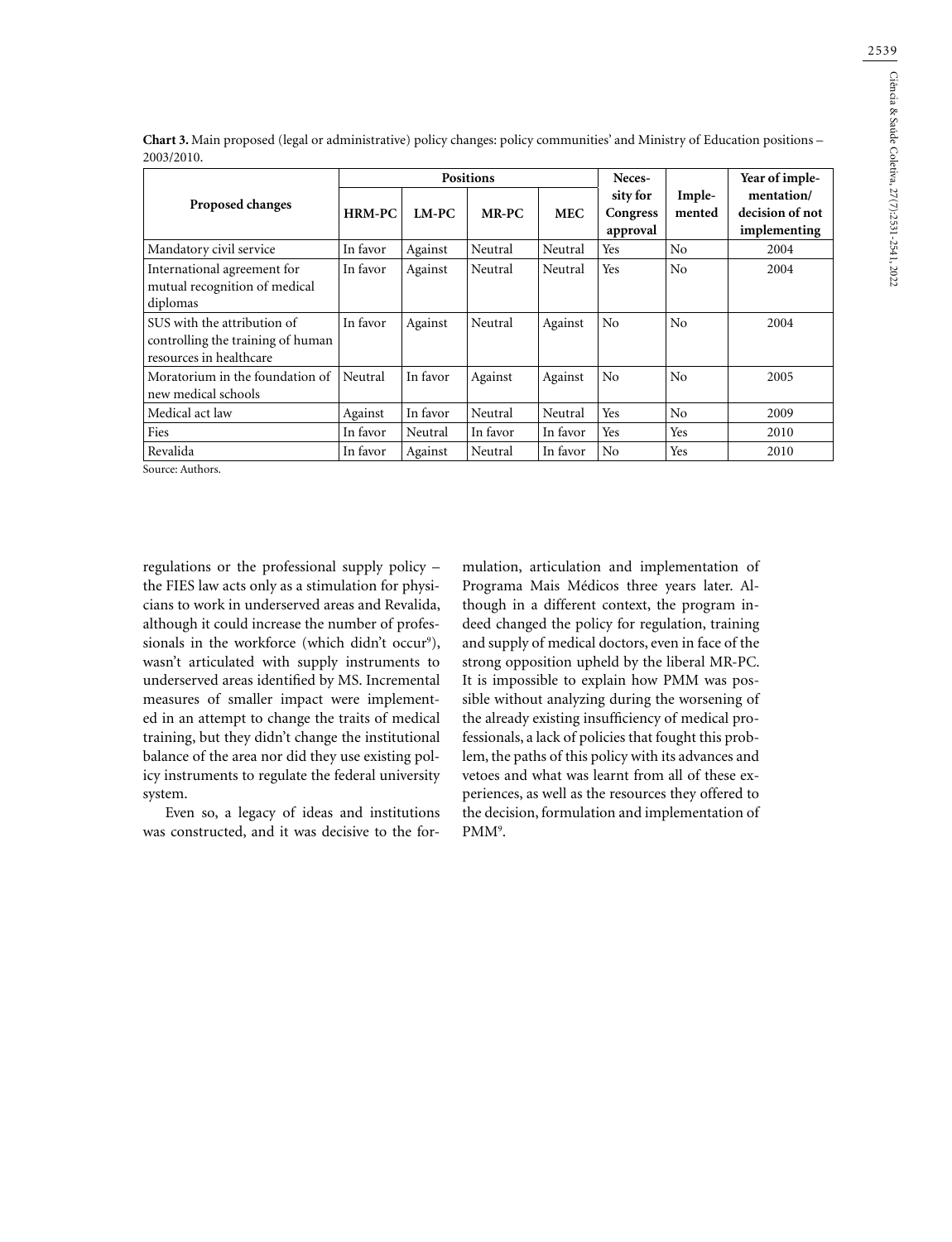## **Collaborations**

The authors participated in all stages of the construction of the work, namely: conception, design, data analysis, article writing and approval of the version to be published.